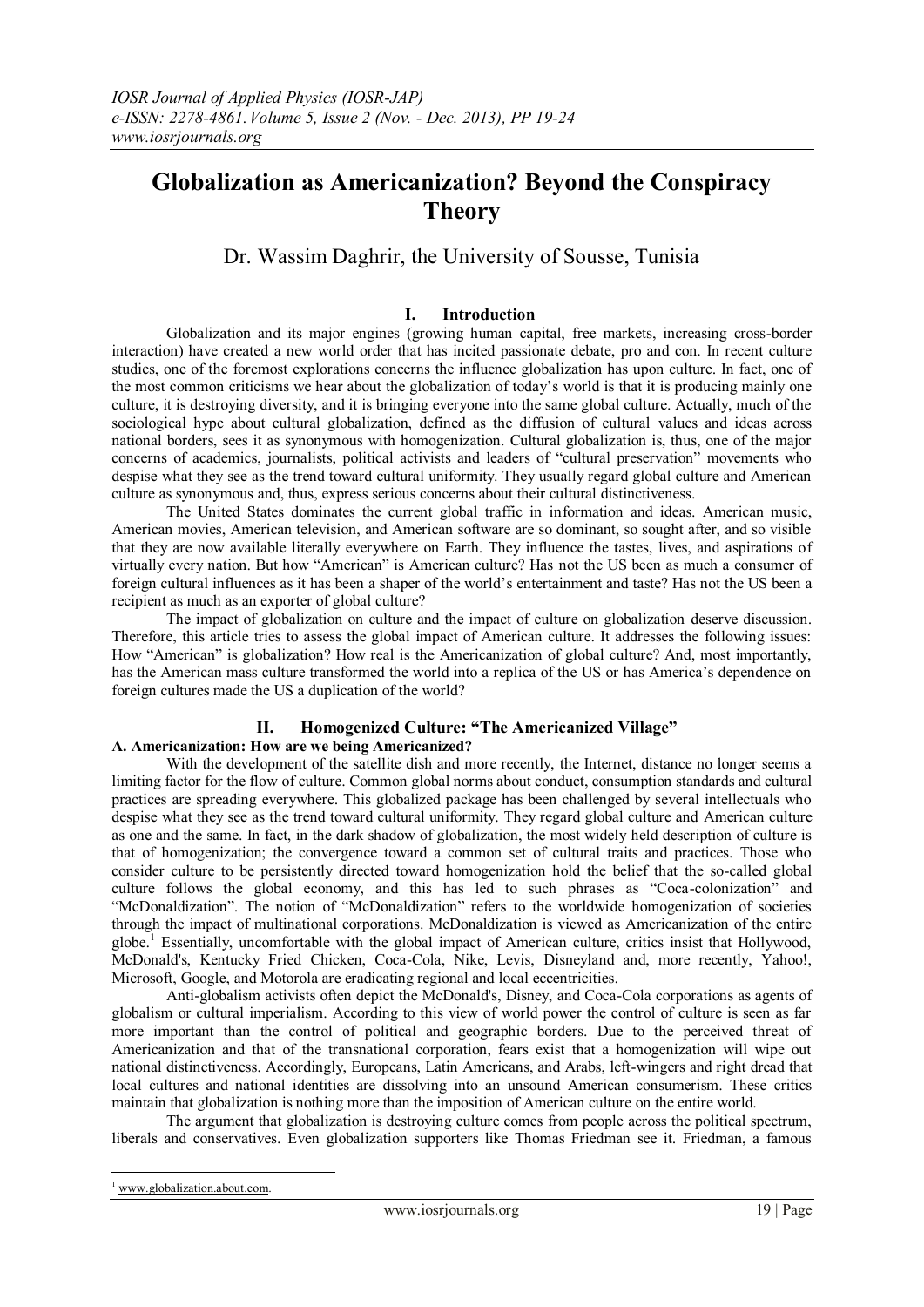columnist for *The New York Times*, believes that globalization is "globalizing American culture and American cultural icons".<sup>2</sup> In a post-9/11 column explaining why terrorists hate the United States, Friedman put it thus:

*Globalization has a distinctly American face: It wears Mickey Mouse ears, it eats Big Macs, it drinks Coke or Pepsi and it does its computing on an IBM or Apple laptop, using Windows 98[...]. In most societies, people cannot distinguish any more between American power, American exports, American cultural assaults, American cultural exports and plain vanilla globalization. They are now all wrapped into one. Many societies around the world can't get enough of it, but others see it as a fundamental threat.<sup>3</sup>*

In May 2000, *Le Monde Diplomatique* described the new face of "US Imperialism" as follows: *US hegemony also embraces culture and ideology. […] Its mastery extends to the symbolic level, lending it what Max Weber calls "charismatic domination". […] Wielding the might of information and technology, the US thus establishes, with the passive complicity of the people it dominates, what may be seen as "affable oppression" or "delightful despotism". And this is all the more effective as its control of the culture industries lets it capture our imagination. […] The American empire has become a master of symbols and seduction. Offering unlimited leisure and endless distraction, its hypnotic charm enters our minds and installs ideas that were not ours. America no longer seeks our submission by force, but by incantation. It has no need to issue orders, for we have given our consent. No need for threats, as it bets on our thirst for pleasure.<sup>4</sup>*

America's primacy is hardly surprising. Superpowers have, throughout the ages, sought to perpetuate their way of life: from the philosophy and mythology of the Greeks to the law and language of the Romans; from the art and architecture of the Renaissance Italy, to the sports and systems of government of the British. "Most empires think their own point of view is the only correct point of view," says Robert Young, an expert in postcolonial cultural theory at Oxford University. "It's the certainty they get because of the power they have, and they expect to impose it on everyone else".<sup>5</sup> So, as the unrivaled global superpower, America exports its culture on an unprecedented scale. From music to media, film to fast food, language to literature and sport, the American idea is spreading inevitably, not unlike the influence of empires that preceded it. The difference is that today's technology flings culture to every corner of the globe with blinding speed and, thus, in a far more efficient way.

### **B. The Rise of cultural preservation movements**

1

Concerns that local cultural and national identities are dissolving into a cross-cultural American consumerism are widespread. In fact, a large number of international voices has joined in denunciations of the American culture; a culture that they charge is pushing out all others and taking over the world. They lament the loss of local language, local habits, and local social life in the global rush to be just like the United States.

Fearing globalization and cultural imperialism, many countries have created protectionist policies to maintain control over local cultural content and to foster a type of "nationalism" among their own entertainment producers. French producer Martin Karmitz noted that "sound and pictures have always been used for propaganda, and the real battle at the moment is over who is going to be allowed to control the world"s images, and so sell a certain lifestyle, a certain culture, certain products, certain ideas".<sup>6</sup> Many nations, mainly in Europe, having concluded that their native producers face an uphill struggle, now subsidize filmmaking, and many place quotas on the importation of foreign films, especially American ones.

It is France that provides the most revealing case of cultural protectionism. France has not only built a bureaucratic barrier against American culture, it has constructed a notorious intellectual case against it as well. For the French cultural and intellectual elite the issue is not just a matter of who watches which films, but rather

<sup>2</sup> Cited in Philippe Legrain, "Cultural Globalization Is Not Americanization", *op.cit, p.1.*

<sup>3</sup> Thomas Friedman, "Commentary: Why Those Angry Men Want to Kill America", *The New York Times*, Aug. 25, 1998, p. 7.

<sup>4</sup> Ignacio Ramonet, "The Control of Pleasure", *Le Monde Diplomatique,* May 2000, pp.8-9.

<sup>5</sup> Cited in Mark Rice-Oxley, "In 2,000 Years, Will the World Remember Disney or Plato?", *[Christian Science Monitor](http://www.csmonitor.com/)*, January 15, 2004, p. 8. <sup>6</sup> Cited in Johanna Blakley, "Entertainment Goes Global: Mass Culture in a Transforming World", *The Norman Lear Center Publications,*

January 2001, p. 13.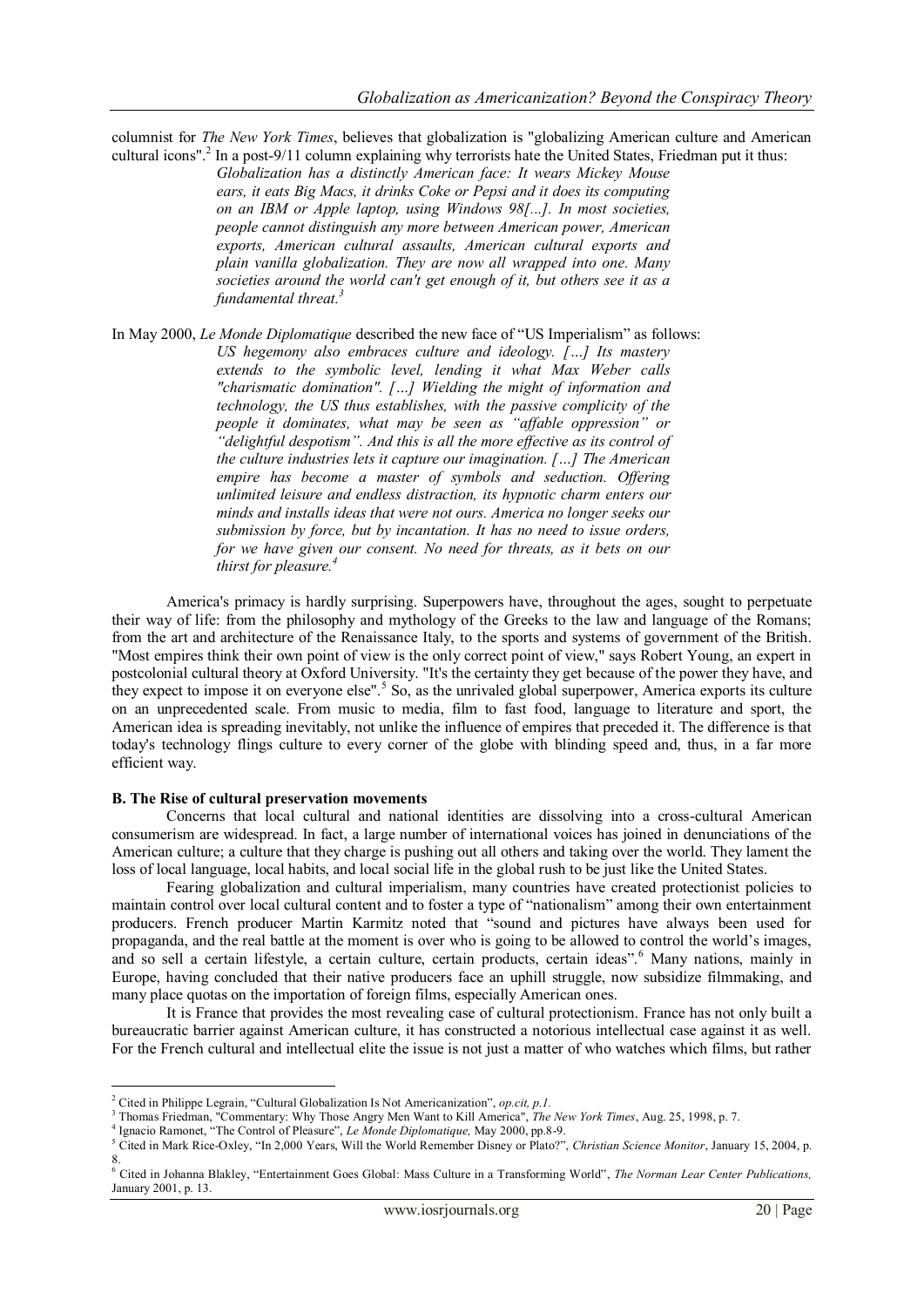it is that Hollywood is a Trojan horse bringing with it Disneyland Paris, fast-food chains and free advertising for American products from clothes to rock music. In *Les cartes de la France à l'heure de la mondialisation* ("France's Assets in the Era of Globalization"), former French Foreign Minister Hubert Vedrine denounced the United States as a "hyperpower" that promotes "uniformity" and "unilateralism." Speaking for the French intelligentsia, he argued that France should take the lead in building a "multipolar world".<sup>7</sup> France's commitment to film protectionism became an international issue in the spring of 1994, during the General Agreement on Tariffs and Trade (GATT) talks. The world's leading trading nations negotiated widespread tariff reductions on goods and services. American negotiators promised to remove many trade barriers against European goods, but they asked in return that the Europeans -especially the French- extend impartial treatment to American movies and remove the special taxes and quotas. The French refused. Indeed, keeping out American films became one of the most important French national policies. The well-known French filmdirector Claude Berri reflected a popular attitude when he warned that "if the GATT deal goes through as proposed, European culture is finished".<sup>8</sup> The French government even promised to veto any GATT agreement that did not preserve its protectionist policies toward the film industry. Despite the protestations of Hollywood, the Americans backed down and acceded to the wishes of the French government. After the French won the GATT battle, French director Jean Jacques Annaud claimed, "We removed the threat that European culture would be completely eliminated".<sup>9</sup>

In a certain sense, the present human world is more tightly integrated than at any earlier point in history. In the age of the satellite dish, the age of global capitalism, the age of omnipresent markets and global mass media, various commentators have claimed that the world is rapidly becoming a single place. Although this slightly exaggerated description has an important point to make, a perhaps even more striking aspect of the post-Cold War world is the emergence of identity politics whose explicit aim is the restoration of rooted tradition, religious fervor and/or commitment to ethnic or national identities. For a variety of reasons, then, globalization creates the conditions for *localization*, that is various kinds of attempts at creating bounded entities -countries (nationalism or separatism), faith systems (religious revitalization), cultures (linguistic or cultural movements) or interest groups (ethnicity).

# **III. How "American" is American Culture?**

## **A. The Cosmopolitan nature of American culture**

The cosmopolitan nature of American culture explains its universal appeal. In fact, Globalization is not a one-way street. The cultural relationship between the United States and the rest of the world has not been onesided. On the contrary, the United States was, and continues to be, as much a consumer of foreign intellectual and artistic influences as it has been a shaper of the world's entertainment and lifestyles. As a nation of immigrants, the United States has been a recipient as much as an exporter of global culture. Indeed, the influence of immigrants on the United States explains why its culture has been so popular for so long in so many places. American culture has spread throughout the world because it has incorporated foreign styles and ideas. What Americans have done brilliantly is repackaging the cultural products they receive from abroad and then retransmitting them to the rest of the planet. That is why a global mass culture has come to be identified, perhaps simplistically, with the United States.<sup>10</sup>

So, it is most likely a myth that globalization involves the imposition of Americanized uniformity, rather than an explosion of cultural exchange. Americans, after all, did not invent fast food, amusement parks, or cinema. Before the Big Mac, there were fish and chips. Before Disneyland, there was Copenhagen's Tivoli Gardens (which Walt Disney used as a prototype for his first theme park in Anaheim, California). And in the first two decades of the  $20<sup>th</sup>$  century, the two largest exporters of movies around the world were France and Italy.<sup>11</sup> Many other representative "American" products are not as all-American as they seem. Levi Strauss, a German immigrant, invented jeans by combining denim cloth (or "serge de Nîmes," because it was traditionally woven in the French town) with Genes, a style of trousers worn by Genoese sailors. So Levi's jeans are in fact an American twist on a European hybrid.<sup>12</sup>

What's more, even quintessential American exports are often customized to local tastes and have thus conformed to local cultures. MTV in Asia promotes Thai pop stars and plays rock music sung in Mandarin. CNN en Español offers a Latin American take on world news. McDonalds also commonly alters its regional menus to conform to local tastes. McDonalds in Egypt, for example, serve a McFelafel. Indian McDonalds don"t serve beef at all. And some French McDonalds serve rabbit.

<sup>&</sup>lt;u>.</u> <sup>7</sup> [Hubert Védrine,](http://www.amazon.fr/exec/obidos/search-handle-url/171-9767085-6160267?%5Fencoding=UTF8&search-type=ss&index=books-fr&field-author=Hubert%20V%C3%A9drine) *Les cartes de la France à l'heure de la mondialisation* (Paris: Editions Fayard, 2000).

<sup>8</sup> Cited i[n Tyler Cowen](http://www.reason.com/contrib/show/293.html), "French Kiss-Off: How protectionism has hurt French films", *Reason Magazine*, July 1998, p. 10.

<sup>9</sup> *Ibid*, p. 10.

<sup>&</sup>lt;sup>10</sup> Richard Pell, "American Culture Goes Global, or Does It?", *The Chronicle Review*, April 12, 2002, p. 14.

<sup>11</sup> *Ibid*, p. 14.

<sup>12</sup> *Ibid*, p. 14.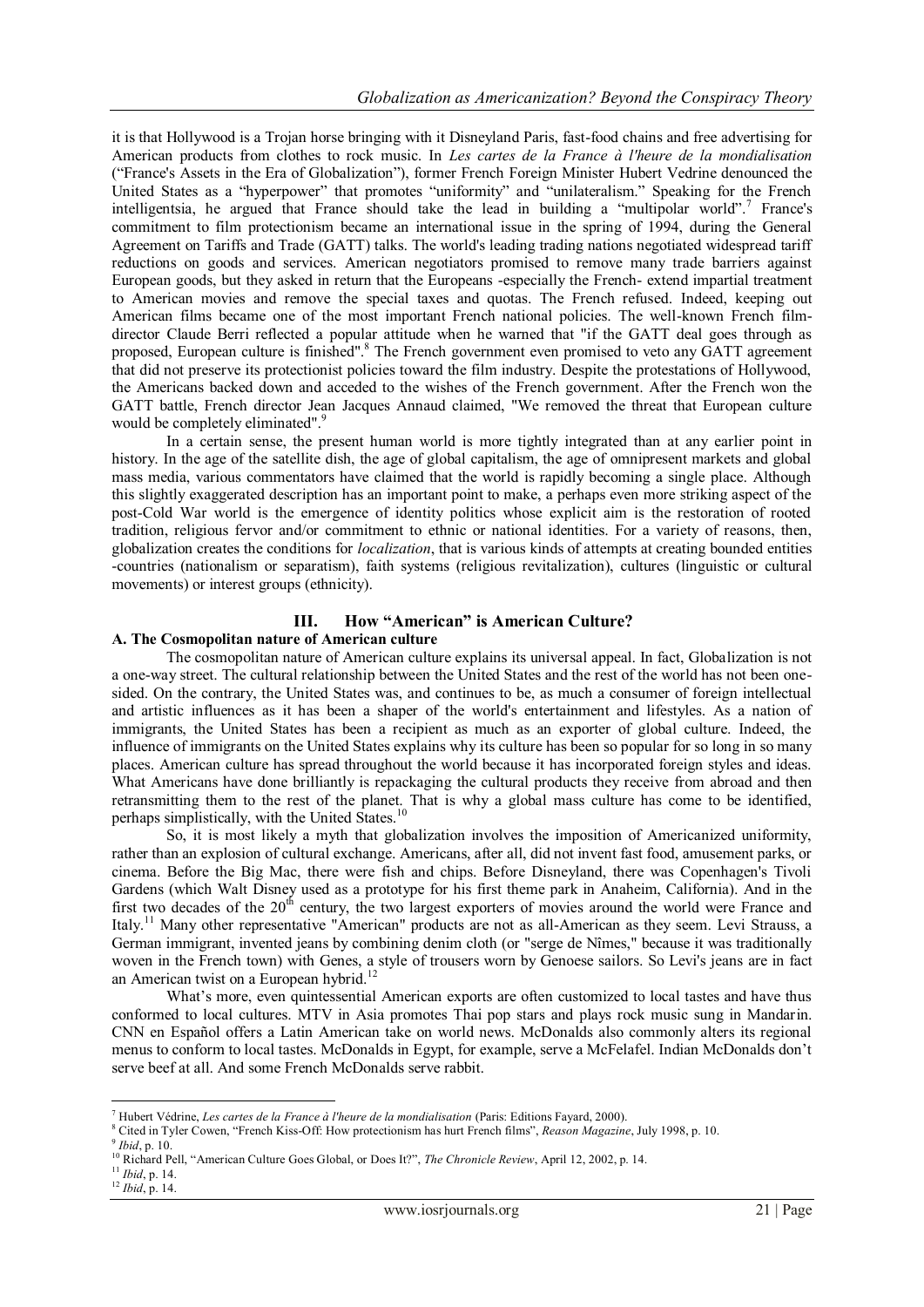American culture is an amalgam of influences and approaches from around the world. It is melded into a social medium that allows individual freedoms and cultures to thrive. In effect, one important way that the American media have succeeded in transcending internal social divisions, national borders, language barriers, and distinctive cultures is by mixing up cultural styles. Given the U.S. demographic makeup, it comes as no surprise that the country has been very receptive to external cultural influences, which have, then, become incorporated into the fabric of U.S. culture. The contributions of various foreign cultures have often mixed to create powerful hybrids. U.S. popular culture evolves constantly, fermenting new forms and expressions. So a key factor behind the universal attractiveness of American culture concerns the international features of the American audience. The heterogeneity of America's population -its regional, ethnic, religious, and racial diversity -forced the media, from the early years of the  $20<sup>th</sup>$  century, to experiment with messages, images, and story lines that had a broad multicultural appeal. The Hollywood studios, mass-circulation magazines, and the television networks have had to learn how to speak to a variety of groups and classes at home. This has given them the techniques to appeal to an equally diverse audience abroad. For instance, an art form as essentially American as Jazz evolved during the  $20<sup>th</sup>$  century into an amalgam of African, Caribbean, Latin American, and modernist European music. This blending of forms in America's mass culture has enhanced its appeal to multiethnic domestic and international audiences by capturing their different experiences and tastes.

Nowhere are foreign influences more clearly identifiable than in the American movie industry. Hollywood became, in the  $20<sup>th</sup>$  century, the cultural capital of the modern world. But it was never an exclusively American capital. Like past cultural centers (Florence, Paris, Vienna), Hollywood has functioned as an international community drawing on the talents of actors, directors, writers, cinematographers, editors, composers, and costume and set designers from all over the world. Ever since Charlie Chaplin crossed over from Britain, foreigners have flocked to California to try to become global stars: Just look at Penelope Cruz, Catherine Zeta-Jones, and Ewan McGregor.<sup>13</sup> Top directors are also often from outside America: Think of Ridley Scott or the late Stanley Kubrick. Some studios are foreign-owned: Japan's Sony owns Columbia Pictures, Vivendi Universal is French. Two of AOL Time Warner's biggest recent hit franchises, *Harry Potter* and *The Lord of the Rings,* are both based on British books, have largely British casts, and, in the case of *The Lord of the Rings, a Kiwi director*.<sup>14</sup> To some extent, then, Hollywood approaches film making as a cosmopolitan art that transcends national boundaries.

### **B. Additional Reasons for the ascendancy of American culture**

In addition to the key features of American culture dealt with above (multiculturalism, the broad multicultural appeal, the heterogeneity of America"s population, and the international complexion of American audience), there are further reasons for the ascendancy of American mass culture. U.S. firms have always enjoyed a comparative advantage in the global media and popular culture industries because of a huge domestic market that offers economies of scale, ensuring that cultural exports can be sold at rates well below the cost of production for smaller nations. U.S. firms also have the advantage of profiting from cultural exchange programs that bring large numbers of foreign students, academics, and other professionals to the United States who continue to consume U.S. cultural products when they return home.

The U.S. government has also played an important role in promoting cultural exports, not only as a source of export income but also as a means of exporting beliefs, values, and practices that inherently favor U.S.-based corporate capitalism. The U.S. government backs its film and television industries whenever foreign governments try to restrain the flow of U.S. audiovisual products abroad. It has contributed enormously to the development of communications infrastructures, such as satellites. The United States also uses diplomatic means to reduce or remove barriers to its media exports. Furthermore, the U.S. government created a number of organizations and programs, such as the United States Information Agency and the Fulbright exchange program, which promoted the transmission of information on American culture.

The effectiveness of English as a language of mass communications has also been essential to the acceptance of American culture. The simple structure and grammar of English, along with its tendency to use shorter, less abstract words and more concise sentences, are all beneficial for the composers of song lyrics, ad slogans, cartoon captions, newspaper headlines, and movie and TV dialogue. English is thus a language exceptionally well suited to the demands and spread of American mass culture.

# **IV. How real is Americanization of Global Culture? (How American is cultural globalization?)**

Several crucial research questions arise when we focus our attention on the study of globalization and the entertainment dimension of contemporary culture. Chief among them is the need for a theoretical framework

<sup>1</sup> <sup>13</sup> Philippe Legrain, "Cultural Globalization Is Not Americanization", *op.cit,* p. 1.

<sup>14</sup> *Ibid,* p. 1.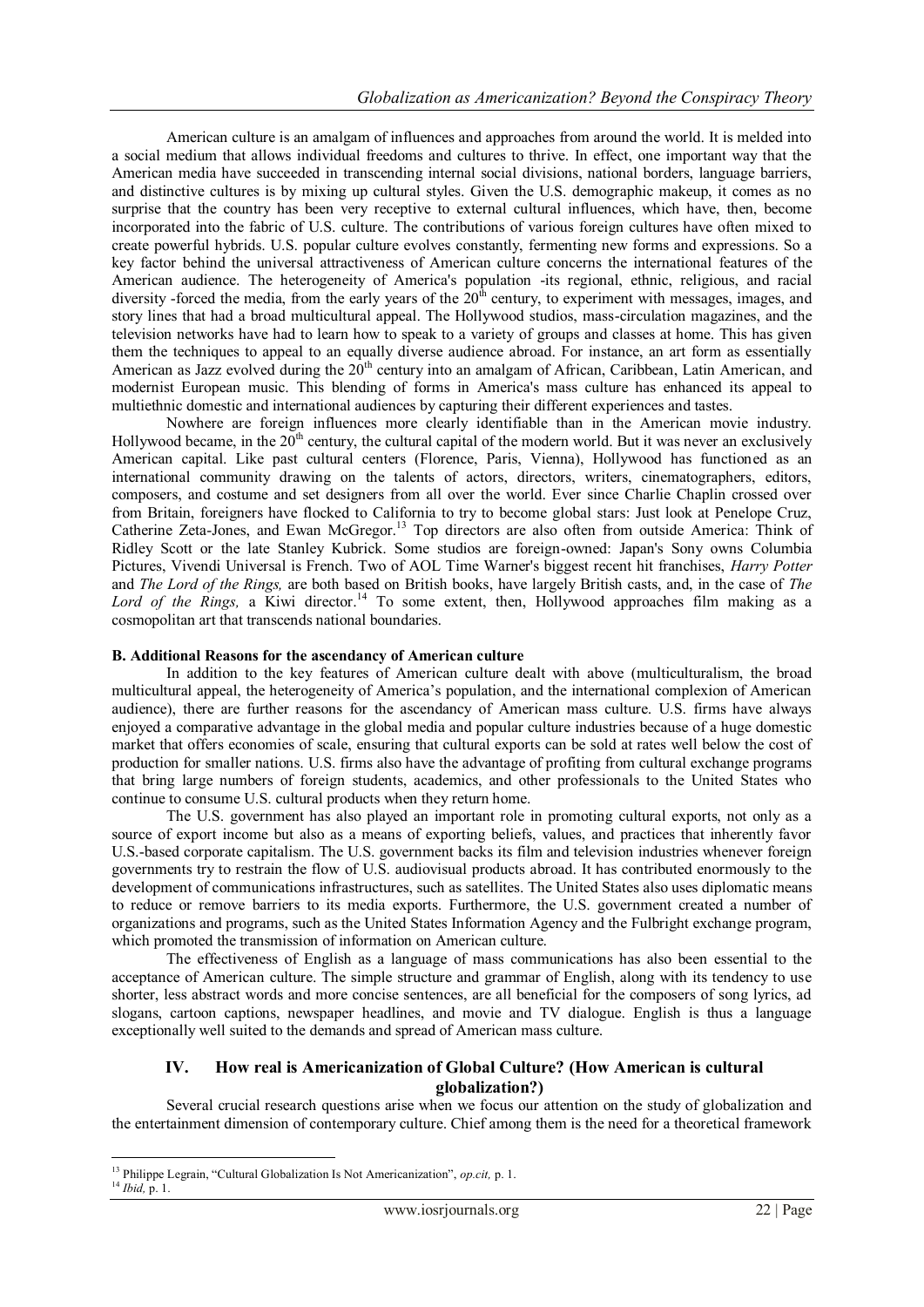for the study of something we might call "cultural blending": How do people respond to the layered levels of culture to which they are constantly confronted in entertainment media? Is the local level more powerfully felt than the regional, national or global? How do these different levels compete for attention (which is the *modus operandi* of entertainment)? What effects do they have on cultural identity? Does this American presence mean the insidiousness of cultural imperialism? Are we oppressed by Americanization? Does the American Theme Park become a carrier of ideology, history, myth and beliefs that roll-over the consumers and replace their own value systems? By going to McDonalds or buying a Dr Pepper or wearing a Nike jacket or visiting Euro Disney, is one embracing American values and being 'colonized' in mind and body by them?

Viewing the interrelationship of globalization and culture as ever-evolving toward a monolithic global culture has its limitations and is open to critique. Globalization is a far more complex set of phenomena than is suggested by the stereotype of American imperialism. While a global culture heavily influenced by US values is indeed emerging, it is not directed exclusively by the US; many non-US cultures are contributing to other subglobalization processes. Despite the belief that the United States dominates foreign countries, the practical effects of "Americanization" amount to less than one might suppose. American culture is not the only dominant culture; many other cultures export their products.

Furthermore, there are limitations to the ability of American culture to replace other cultures. Local cultures are inherently resilient and local languages, eating habits, education systems, and other social patterns determine the extent to which American culture is imported and adapted to native needs. People are not only consuming hamburgers and Coke. Britain's favorite takeaway is a curry, not a burger.<sup>15</sup> Indian restaurants there outnumber McDonald's six to one.<sup>16</sup> For all the concerns about American fast food trashing, France's gastronomic traditions, France imported a mere \$620-million in food from the United States in 2000, while exporting to America three times that.<sup>17</sup> Worldwide, pizzas are more popular than burgers, Chinese restaurants seem to sprout up everywhere, and sushi is spreading fast.<sup>18</sup>

Nor are Americans the only players in the global media industry. Of the seven market leaders that have their fingers in nearly every pie, four are American (AOL Time Warner, Disney, Viacom, and News Corporation), one is German (Bertelsmann), one is French (Vivendi), and one Japanese (Sony). What they distribute comes from all quarters: Bertelsmann publishes books by American writers; News Corporation broadcasts Asian news; Sony sells Brazilian music.<sup>19</sup>

It remains difficult to argue that the globalization of technologies is making the world everywhere the same. A cultural phenomenon does not convey the same meaning everywhere. The 'sameness' hypothesis is only sustainable if one ignores the internal meanings that people assign to cultural innovations. Even though American consumer culture is widespread, its significance is often exaggerated. You can choose to drink Coke and eat at McDonald's without becoming American in any meaningful sense. People's culture -in the sense of their shared ideas, beliefs, knowledge, inherited traditions, and art -may hardly be eroded by mere commercial artifacts that embody at best flimsy values. In this vein Francis Fukuyama, one of the most remarkable thinkers of the era challenges the homogenization view as follows:

> *I think that there is a global consumer culture that is spread by companies like McDonald's and Coca Cola. However, if you look beneath the surface and ask people in different countries where their loyalties lie, how they regard their families, and how they regard authority, there will be enormous differences. When people examine a culture, they pay too much attention to aspects like the kinds of consumer goods that people buy. That's the most superficial aspect of culture. A culture really consists of deeper moral norms that affect how people link together. […]. What bothers me about the recent discussions of globalization is that people seem to think globalization is going to be much more homogenizing than it really is. In fact, I think that it will have the opposite effect.<sup>20</sup>*

Critics of globalization argue that the process will lead to a stripping away of identity and to a uniform world. On a planet of about 6 billion people, this is, of course, an impossibility. Local culture remains a powerful influence in daily life. People are tied to places, and those places continue to shape particular norms and values. The fact that residents of Cairo, Paris, and New Delhi occasionally eat at McDonald's, watch

<u>.</u>

<sup>15</sup> Philippe Legrain, "Cultural Globalization Is Not Americanization", *op.cit,* p. 1.

<sup>16</sup> *Ibid*,*,* p. 1.

<sup>17</sup> *Ibid*, p. 1.

<sup>18</sup> *Ibid*, p. 1.

<sup>19</sup> *Ibid*, p. 1.

<sup>20</sup> Francis Fukuyama, *Trust: The Social Virtues and the Creation of Prosperity*, (N.Y.: The Free Press, 1995).